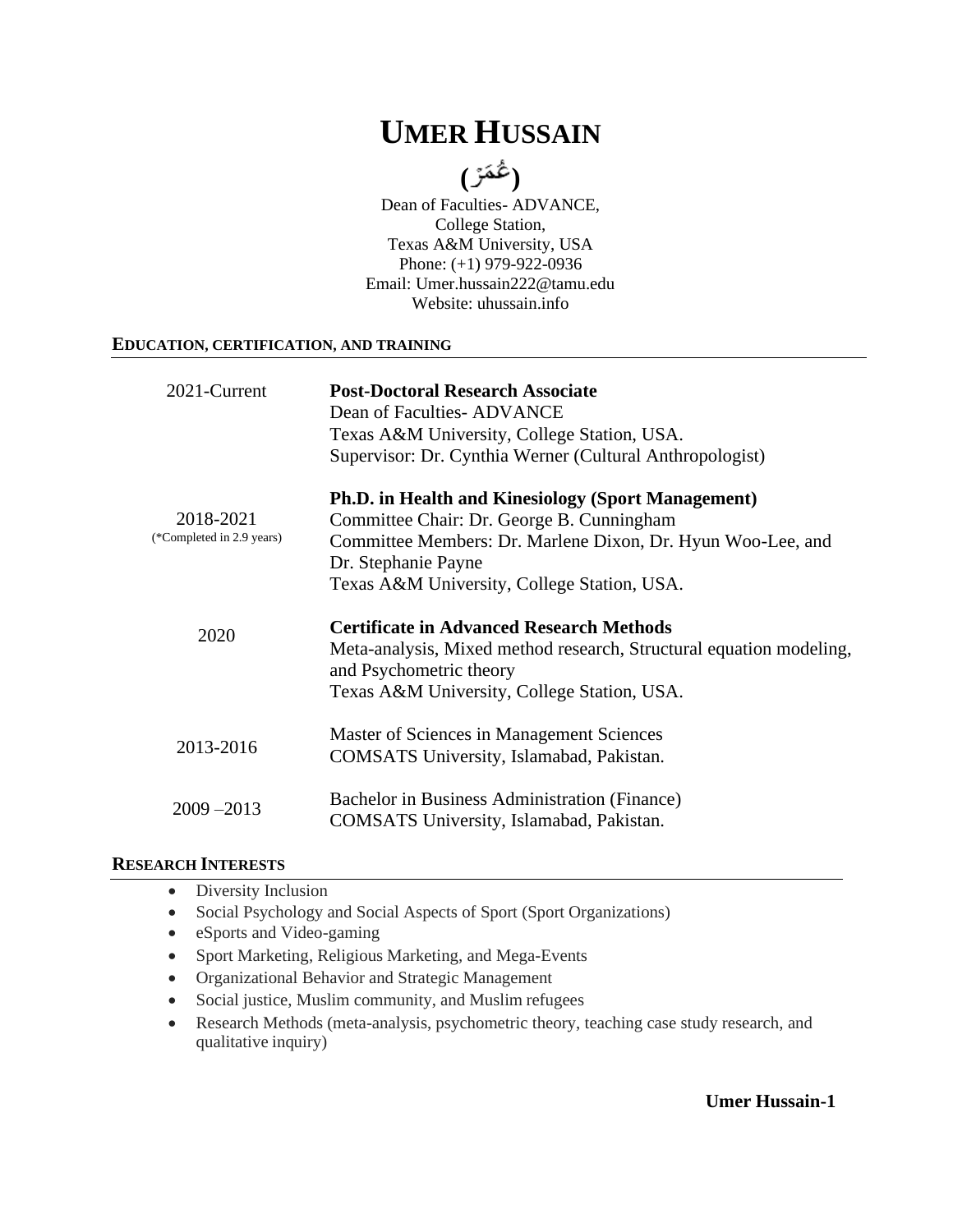### *Peer-Reviewed Journal Publications*  $(N = 10)$

- 1. **Hussain, U.** & Cunningham, G. B. (2021). The Determinants of Muslim Women's Pro- Sport Hijab Purchase Intention: A Theory of Planned Behavior Perspective. *European Sport Management Quarterly*. [**Scopus, IF: 4.00**] https://doi.org/10.1080/16184742.2021.1976242
- 2. **Hussain, U.** (2021). The Clash of Civilizations: Khabib Nurmagomedov versus Conor McGregor. *Journalism and Media*. 2*(4)*, 657-673. https://www.mdpi.com/2673-5172/2/4/39 doi: 10.3390/journalmedia2040039 [**Open Access**]
- 3. **Hussain, U**., Jabarkhail. S., Cunningham, G. B., & Madsen, J.M. (2021). The Dual Nature of Escapism in Video Gaming: A Meta-Analytic Approach. *Computers in Human Behavior Reports***.** [**Open access, new journal, no IF yet, companion/sister journal of Computers in Human Behavior (IF: 6.82)**] https://doi.org/10.1016/j.chbr.2021.100081
- 4. **Hussain, U.**, Yu. B., Cunningham, G. B., & Bennett, G. (2021). "I can be who I am when I play Tekken 7": eSports women participants from the Islamic Republic of Pakistan. *Games and Culture***.** [**SSCI, Scopus Cite Score: 3.500, IF: 1.90**] https://doi.org/10.1177/15554120211005360
- 5. **Hussain, U.** & Yu, B. (2021). Repelolicer: A Reality or Snake Oil. *South Asian Journal of Business and Management Cases.* [**Scopus Cite Score: 0.5**] https://doi.org/10.1177/22779779211014635
- 6. Lee, H.-W**., Hussain, U**., M., Shin, S., & Park, S. S. (2021). Internal Sales of Licensed Products: A Case Study of the XVII Asian Games Licensee Revenue. *Emerald Emerging Markets Case Studies.* [**Scopus Cite Score: 0.1, SJR: 0.17**] https://doi.org/10.1108/EEMCS-09-2019-0244
- 7. **Hussain, U.** & Cunningham, G. B. (2020). "These are 'Our' sports": Kabaddi and Kho-Kho women athletes from the Islamic Republic of Pakistan. *International Review for the Sociology of Sport (IRSS).* 56*(7)*, 1051–1069. https://doi.org/10.1177/1012690220968111

[**SSCI, Scopus Cite Score: 3.700, IF: 3.780**]

- 8. Cunningham, G. B. & **Hussain, U.** (2020). The Case for LGBT Diversity and Inclusion. *Sport & Entertainment Review. 5*(1), 1-14. [Open Access: Practitioners Journal] https://serjournal.com/2020/01/15/the-case-for-lgbt-diversity-and-inclusion-in-sport-business/
- 9. **Hussain, U.** (2014). Pakistan Accumulators (PVT) Limited (PAL)–a third world perspective. *Emerald Emerging Markets Case Studies. 4*(6), 1-27. doi:10.1108/EEMCS-04-2013-0036. [**Scopus Cite Score: 0.1, SJR-0.17**]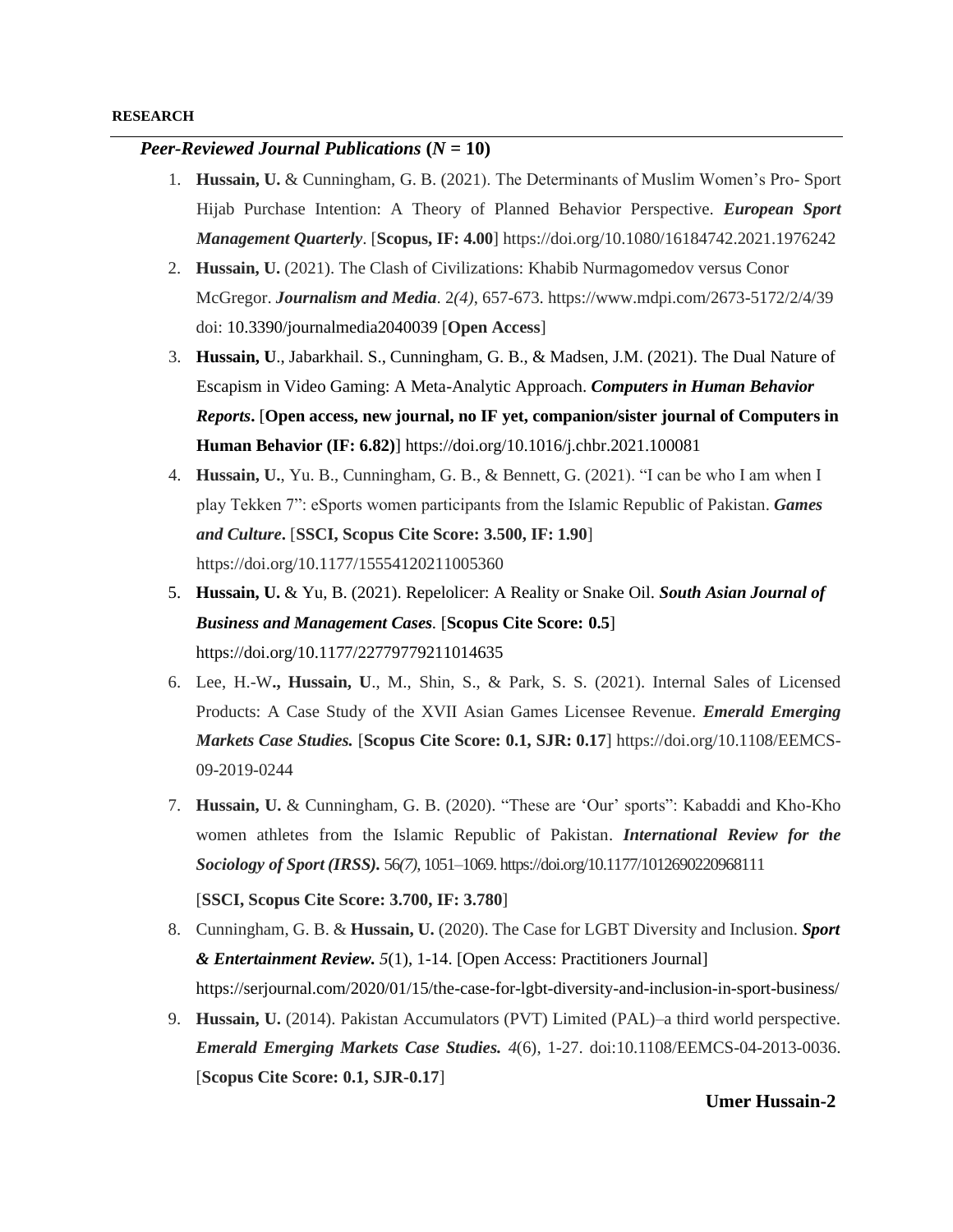#### *Conditionally Accepted*

10. **Hussain, U.** & Inga, M. (provisionally accepted; 2021). Dispositional malicious envy and workplace deviance: divergent thinking as mediator. *Sage Open*. [**IF:1.356**]

### *In-Review Journal Publications*  $(N = 2)$

- 1. **Hussain, U.** & Cunningham, G. B. (minor revision). From the Eyes of the Beholders: The Shimshali Sister. *Sport in Society***. [Scopus, IF: 1.76]**
- 2. **Hussain, U.** & Cunningham, G. B. (revision stage). Unconventional means to enhance Muslim women's sport inclusion. Sport & Entertainment Review.

### *In-progress research projects*  $(N = 12)$

### *Few Targeted Journals for 2022 (10 Publications Target)*

*Journal of Sport Management Sport Management Review Sociology of Sport Journal Computers in Human Behavior Journal of Sport & Social Issues In-progress book chapters*  $(N = 2)$ 

## *Research Conferences (19) and Invited Presentations (2) (N = 21)* **North American Society for Sport Management (NASSM) (3)**

- 1. **Hussain, U.** & Cunningham, G. B. (2021, June). *Sport Contact as a Means to Reduce Islamophobia: FIFA World Cup 2022 Qatar.* A poster presented at the annual conference of the North American Society for Sport Management (NASSM) (Online).
- 2. **Hussain, U.** & Cunningham, G. B. (2021, June). *The Determinants of Muslim Women's Pro-Sport Hijab Purchase Intention: Theory of Reasoned Action and SocialIdentity Perspective.* A poster presented at the annual conference of the North American Society for Sport Management (NASSM) (Online).
- 3. **Hussain, U.** & Cunningham, G. B. (2020, May 28-30). *International Cricket Council: Managing Racism*. A poster presented at the annual conference North American Society for Sport Management (NASSM), San Diego, CA, USA (changed to an online conference).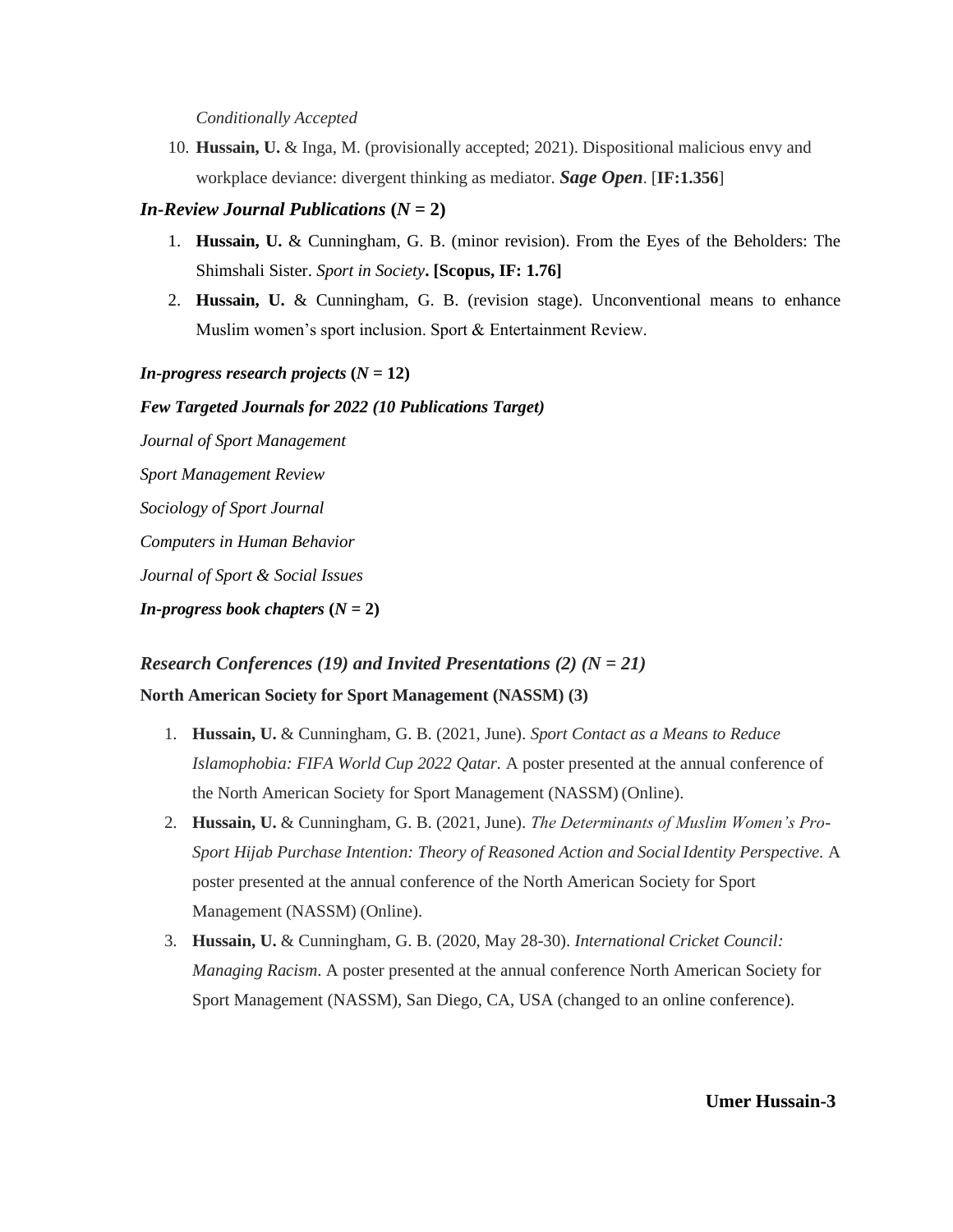#### **Sport Management Association of Australia and New Zealand (SMAANZ) (5)**

- *1.* **Hussain, U.,** Cunningham, G. B., & Hussain, K.K. (accepted for presentation: Dec 2021). *The Unseen Religious Minority Athletes from the Islamic Republic of Pakistan.* A paper will be presented at the annual conference of the Sport Management Association of Australia and New Zealand (SMAANZ).
- 2. **Hussain, U.** & Cunningham, G. B. (2020, Dec). *The Passion for the Gentleman's Game in the Ashes: Afghan Refugees from Pakistan*. A paper was presented at the annual conference of the Sport Management Association of Australia and New Zealand (SMAANZ) virtual conference.
- 3. **Hussain, U.** & Cunningham, G. B. (2020, May). *Nike's pro-sport Hijab and Nike FlyEase-The interplay of Self-concept, Religion, and Brand Trust*. A virtual presentation at the Sport Management Association of Australia and New Zealand (SMAANZ) HDR conference.
- 4. **Hussain, U.**, Yu. B., Bennett, G., & Cunningham, G. B. (2019, December). *Muslim Women Esports Consumption.* A Paper presented at the annual conference of the Sport Management Association of Australia and New Zealand (SMAANZ), Canterbury, New Zealand.
- 5. **Hussain, U.** & Cunningham, G. B. (2019, December). Do Women Need to Bleed? A paper was presented at the annual conference of the Sport Management Association of Australia and New Zealand (SMAANZ), Canterbury, New Zealand.

### **European Association for Sport Management (EASM) (2)**

- 1. **Hussain, U.** & Cunningham, G. B. (to be presented in Oct 2021). *Muslim Community and Sport Scholarship: A Scoping Review*. A paper will be presented at the European Association for Sport Management (EASM) virtual conference 2021.
- 2. **Hussain, U.** & Cunningham, G. B. (2020, Sept). *Challenging the patriarchal System: A case of football league from the Islamic Republic of Pakistan*. A paper was presented at the European Association for Sport Management (EASM) virtual conference (Online).

### **North American Society for the Sociology of Sport (NASSS) (1)**

1. **Hussain, U.** & Cunningham, G. B. (2019, Nov). *Understanding the Lived Experiences of Muslim Females Participating in Unconventional Sports.* A paper presented at the annual conference of the North American Society for the Sociology of Sport (NASSS), Virginia Beach, VA, USA.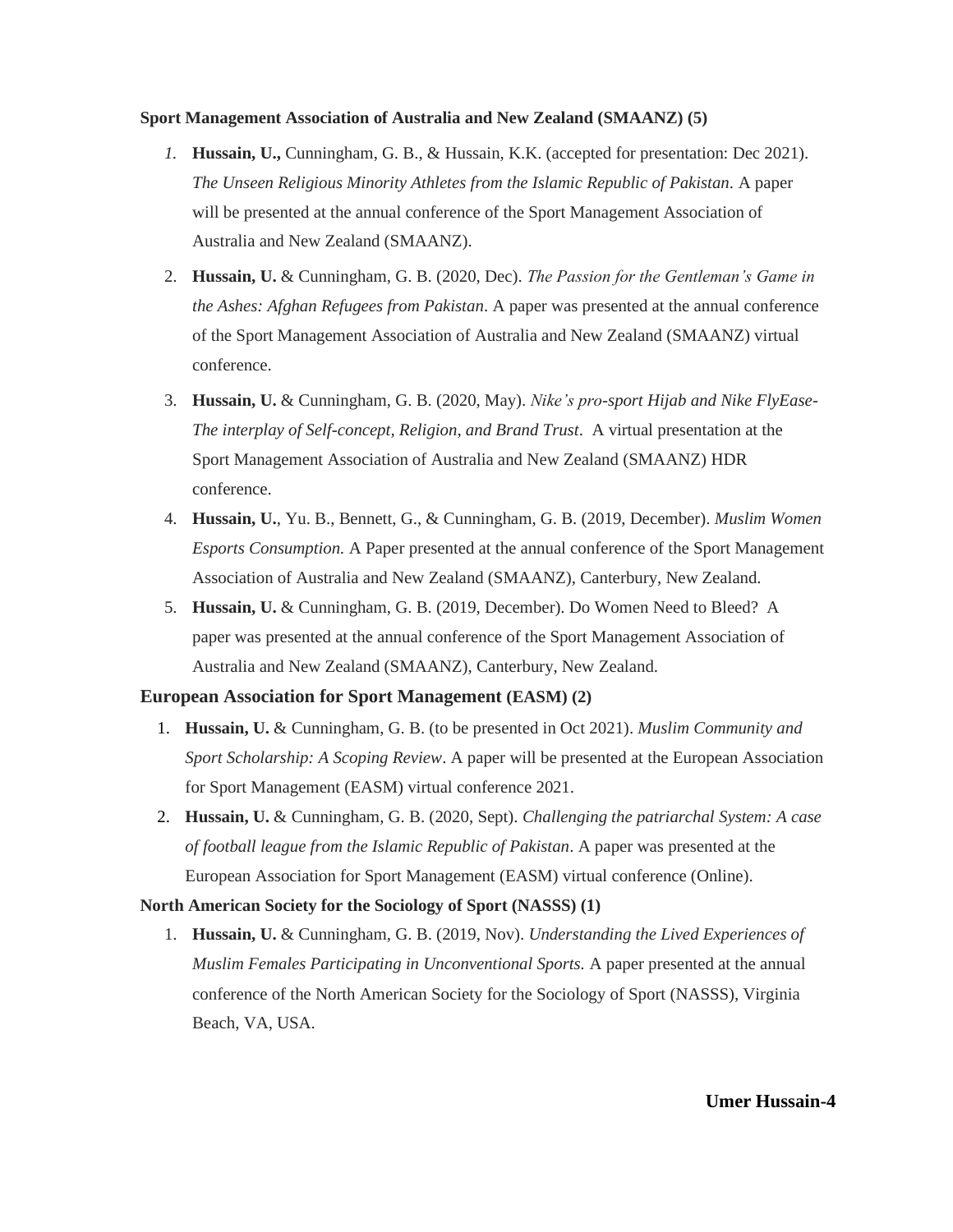### **Sport Marketing Association (SMA) (1)**

1. **Hussain, U.** & Cunningham, G. B (2021, Oct). *Muslim Women and Individuals with Disabilities in the USA: Nike's Pro-Sport Hijab Versus Nike Flyease*. A paper presented at the Sport Marketing Association (SMA) annual conference, Las Vegas, USA.

### **National Conference on Race and Ethnicity in American Higher Education (NCORE) (1)**

1. **Hussain, U.** & Cunningham, G. B. (2019, May). *A Multi-factor Model for Understanding the Experiences of Muslim Sportspersons in the USA*. A poster presented at 32<sup>nd</sup> National Conference on Race and Ethnicity in American Higher Education (NCORE), Portland, Oregon, USA.

### **Others (6)**

- 1. **Hussain,** U. & Swart, K. A. (to be presented in Oct 2021). '*We Can Also Lead': Muslim Women Leaders In Sport Organizations*. A paper will be presented at the **International Leadership Association's 23rd annual global conference**, Geneva, Switzerland.
- 2. **Hussain,** U. & Swart, K. A. (2021, June). *Me, My Religion, and the Misogynist World*. A paper presented at the annual conference of the **International Conference on Games and Narrative 2021**, University of Waterloo.
- 3. **Hussain, U.** & Cunningham, G. B. (2020, Sept). *Cricket as a means for political power-The Case of Indian sub-continent*. A poster was presented at the annual **NVIVO virtual conference**.
- **4. Hussain, U.** & Cunningham, G. B. (2020). *The clash of civilization: A case study of Khabib Nurmagomedov vs. Conor McGregor.* A paper presented at the **Emerging Sport Studies virtual symposium.**
- 5. **Hussain, U.** & Cunningham, G. B. (2020, Sept). *LGB Muslims Identity development process.* A paper presented at the **British Sociological Association Sports Group**, virtual presentation.
- 6. **Hussain, U.** (2013, January). *Business Ethics: A case study of Pakistan Accumulators*. A paper presented at the **Asian Journal of Management Cases, LUMS**, Lahore, Pakistan.

### *Invited Scholarly Presentations (2)*

- 1. **Hussain, U.** (2021). *Traditional sports of the Indian Sub-continent*. **The City College of New York, USA.**
- 2. **Hussain, U.** (2020). *Reclaiming 'Our' Sports: Challenging the Western Sporting Paradigm*.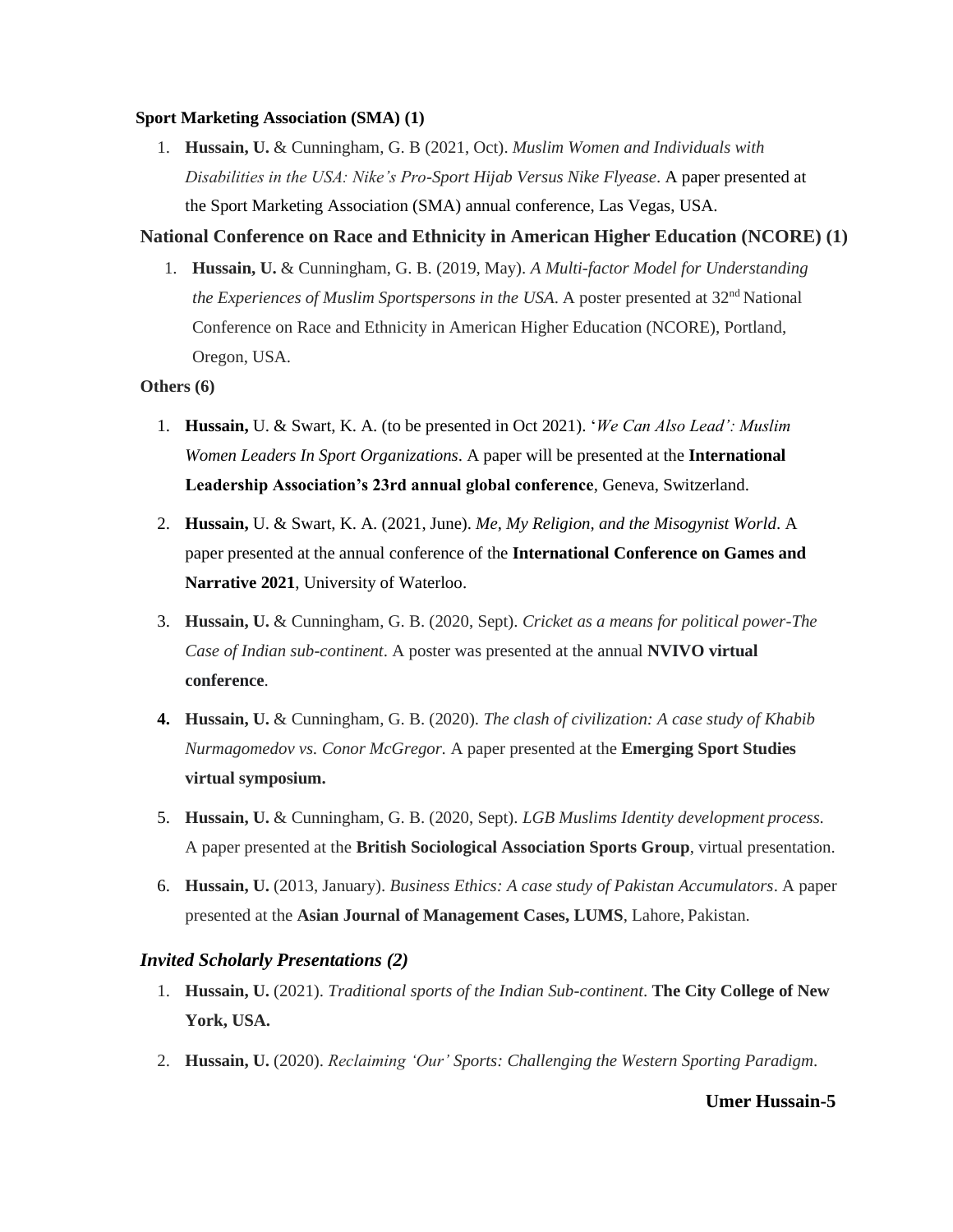### **South Asia Working Group, Texas, USA.**

### *Research and Travel Awards*  $(N = 13)$

- 1. Recipient of the Texas A&M University Open Access to Knowledge Fund (OAKFund) grant (research award received \$956.16)
- 2. Recipient of the ADVANCE, Dean of Facilities, TAMU research travel grant (research award received \$1500)
- 3. Recipient of the Huffines Institute for Sport and Medicine annual research conference travel award (research award received \$750)
- 4. Recipient of the TAMU CEHD travel award for 2019/20 (research award received \$500)
- 5. Recipient of the TAMU OGAPS travel award for 2019/20 (research award received \$750).
- 6. Recipient of the Graduate and Professional Student Government travel award for 2019/20 (research award received \$500).
- 7. Recipient of the CEHD, Texas A&M University, Graduate Research Grant for the 2019/20 academic year (research grant received \$1132).
- 8. Recipient of the division of Sport Management, Texas A&M University, travel grant for the 2019/2020 academic year (award received \$750)
- 9. Recipient of the **Dean's Graduate Award for 2019 at Texas A&M, University**. College Station, Texas (research grant received \$4000).
- 10. Recipient of the **Sport Management Association of Australia and New Zealand (SMAANZ) student travel assistance program award** (award received \$200)
- 11. Recipient of the division of Sport Management, Texas A&M Travel grant for the 2018/2019 academic year (award received \$750)
- 12. Recipient of graduate assistantship with the full tuition fee waiver for the Ph.D. program at Texas A&M University, College Station, USA
- 13. Hussain, U. (2016). **Frequlicer a Million-Dollar Illusion or Reality was awarded as a 10th best case study by CEEMAN and renowned publisher Emerald in 2016**  [http://www.emeraldgrouppublishing.com/research/awards/past\\_ceemancase\\_22nd.htm.](http://www.emeraldgrouppublishing.com/research/awards/past_ceemancase_22nd.htm)

### **NEWSPAPER OPINION EDITORIALS/OTHER BLOGS**

Hussain, U. (2021, Sept 22). Orientalism and Media Coverage of the 2022 Qatar World Cup. *NASSS Blog*. https://thesocietypages.org/engagingsports/2021/09/22/orientalism-andmedia-coverage-of-the-2022-qatar-world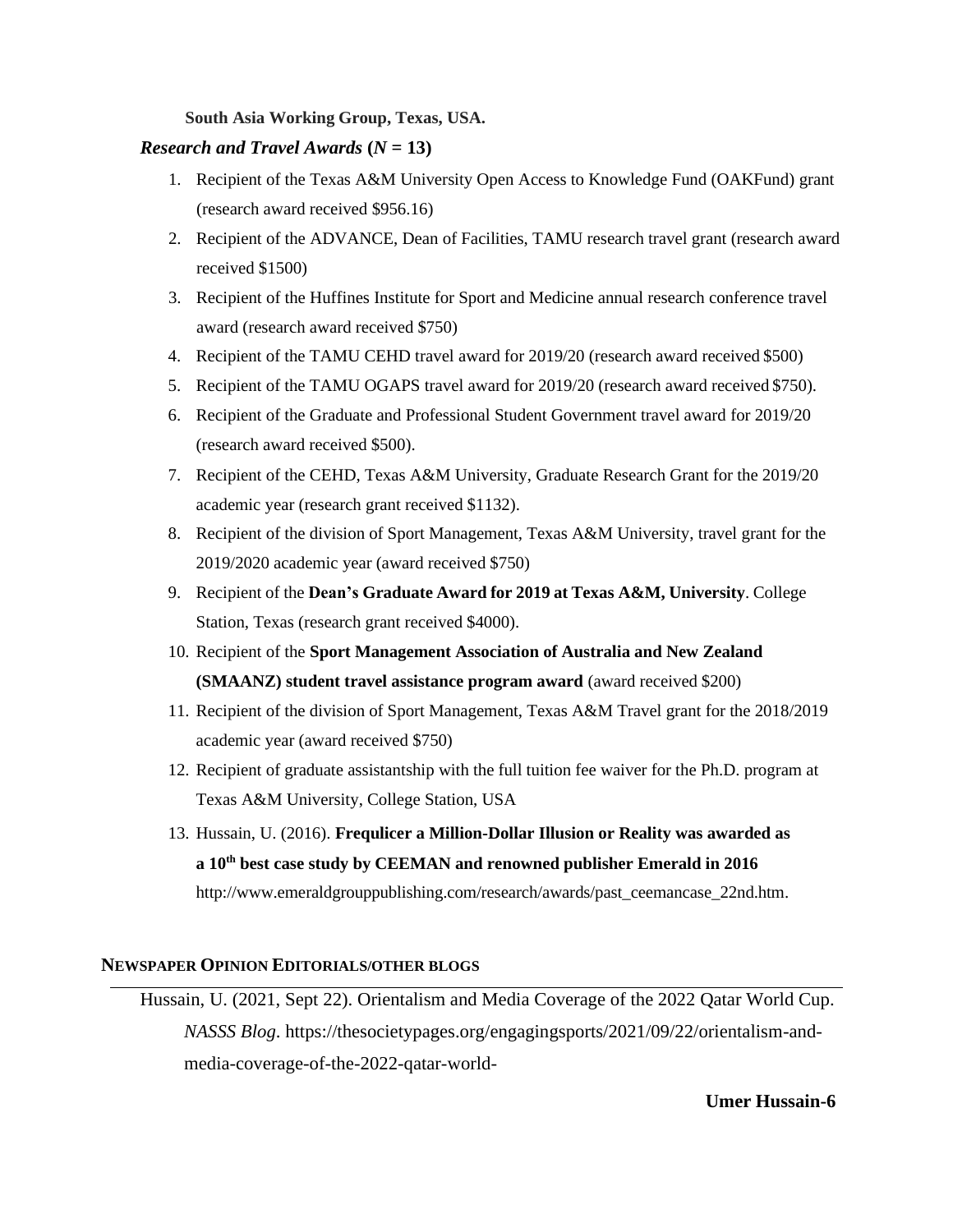cup/?fbclid=IwAR135vcOu2drMcmxnM7bEuTEC9mtLBHFueeECbtj-1krN0ij6MJjLYUlcDs

- Hussain, U. (2021, May 9). Between Patriarchy and Western Secularism: Islamic Feminism a new approach in Sport Management. *NASSM Blog.*  https://nassmblog.com/2021/05/19/between-patriarchy-and-western-secularismislamic-feminism-a-new-approach-in-sport-management/
- Hussain, U. (2020). Reminiscence for slavery: Ertugrul Ghazi and whitening creams. Daily Times. [https://dailytimes.com.pk/667039/reminiscence-for-slavery-ertugrul-ghazi-and](https://dailytimes.com.pk/667039/reminiscence-for-slavery-ertugrul-ghazi-and-whitening-creams/)[whitening-creams/](https://dailytimes.com.pk/667039/reminiscence-for-slavery-ertugrul-ghazi-and-whitening-creams/)
- Hussain, U. (2020). *Growing sexual child abuse in Pakistan | Daily times*. Daily Times. https://dailytimes.com.pk/536881/growing-sexual-child-abuse-in-pakistan/
- Hussain, U. (2020). Are immoral women the cause of COVID-19? Daily Times, 27 April. 9. https://dailytimes.com.pk/602792/are-immoral-women-the-cause-of-covid-19/
- Hussain, U. (2020). What is Feminism? Daily Times, 27, Jan. 8. https://dailytimes.com.pk/546703/what-is-feminism/
- Hussain, U. (2020). Social Sciences and the developing world. Daily Times, 25, Jan. 9. https://dailytimes.com.pk/545806/social-sciences-and-the-developing-world/
- Hussain, U. (2019). The Growth of the Sports Industry in Pakistan. Daily Times, 30 Dec.10. https://dailytimes.com.pk/529354/the-growth-of-the-sports-industry-in-pakistan/

Hussain, U. (2015). The situation of women education in GB unsatisfactory The Nation, 03 May. 9. [http://nation.com.pk/islamabad/03-May-2015/situation-of-women-education-in-gb](http://nation.com.pk/islamabad/03-May-2015/situation-of-women-education-in-gb-unsatisfactory)[unsatisfactory.](http://nation.com.pk/islamabad/03-May-2015/situation-of-women-education-in-gb-unsatisfactory)

### **FEW PRESS/MEDIA COVERAGE**

- https://forskning.no/data-spill-teknologi/pakistanske-kvinner-bruker-e-sport-for-a-famulighet-til-a-vaere-seg-selv/1901650
- https://www.utrop.no/nyheter/nytt/273278/
- https://www.ausleisure.com.au/news/smaanz-announces-2019-awards-and-grantsrecipients/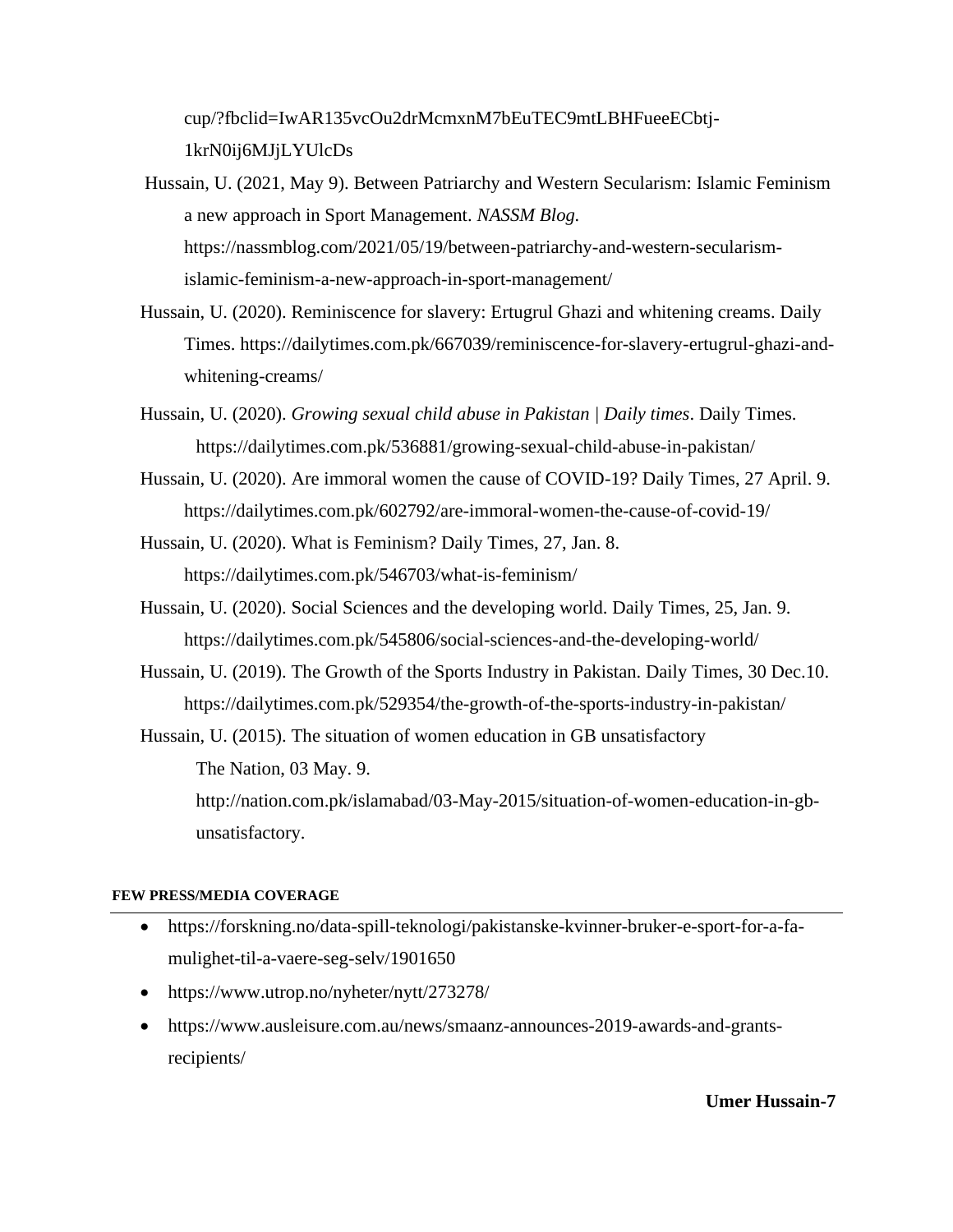- [https://fagpressenytt.no/artikkel/pakistanske-kvinner-bruker-e-sport-%C3%A5](https://fagpressenytt.no/artikkel/pakistanske-kvinner-bruker-e-sport-%C3%A5-f%C3%A5-mulighet-til-%C3%A5-v%C3%A6re-seg-selv) [f%C3%A5-mulighet-til-%C3%A5-v%C3%A6re-seg-selv](https://fagpressenytt.no/artikkel/pakistanske-kvinner-bruker-e-sport-%C3%A5-f%C3%A5-mulighet-til-%C3%A5-v%C3%A6re-seg-selv)
- https://www.dawn.com/news/1153606
- https://www.newageislam.com/islamic-society/umer-hussain/reminiscence-forslavery--ertugrul-ghazi-is-not-only-a-tv-serial-but-a-broader-cultural-associationwhich-pakistanis-are-trying-to-resonate-with-turk/d/122865
- https://www.scholarden.com/blog\_categories/direct-admission-successstories/blog\_posts/umer-hussain

## **WORK EXPERIENCE (8 YEARS APPROX.)**

## **Texas A&M University, ADVANCE, Dean of Faculties, College Station, USA.** *Post-Doctoral Researcher* **Aug 2021-Current.**

I am conducting research on programs and projects specific to ADVANCE. Further, my job is to evaluate and develop the effectiveness of STRIDE (strategies and tactics for recruiting to improve diversity and excellence) faculty search committee training workshops. In addition, I research issues that affect faculty retention. Lastly, I am working upon National Science Foundation's 2 million USD (https://www.forbes.com/sites/michaeltnietzel/2021/05/27/university-of-houstonresearch-team-to-study-the-college-promotion-and-tenure-process/?sh=3d7ffa0c2b89) grant about understanding fairness regarding universities' tenure and promotion process.

## **Texas A&M University, Department of Health and Kinesiology, College Station USA.** *Instructor (Online curriculum)* **Aug 2018-May 2021**

Instructor-SPMT 319, Sociology of Sports (Fall, 2018; Spring, 2019; Summer, 2019; Fall, 2019; Spring, 2020 Summer, 2020; Fall, 2020**)**

*Sociology of Sports* is a course that investigates social and ethical issues related to sport participation and the sport industry.

*Face to Face Class* Instructor-HLTH 285, HLKN LEADS (Fall, 2020)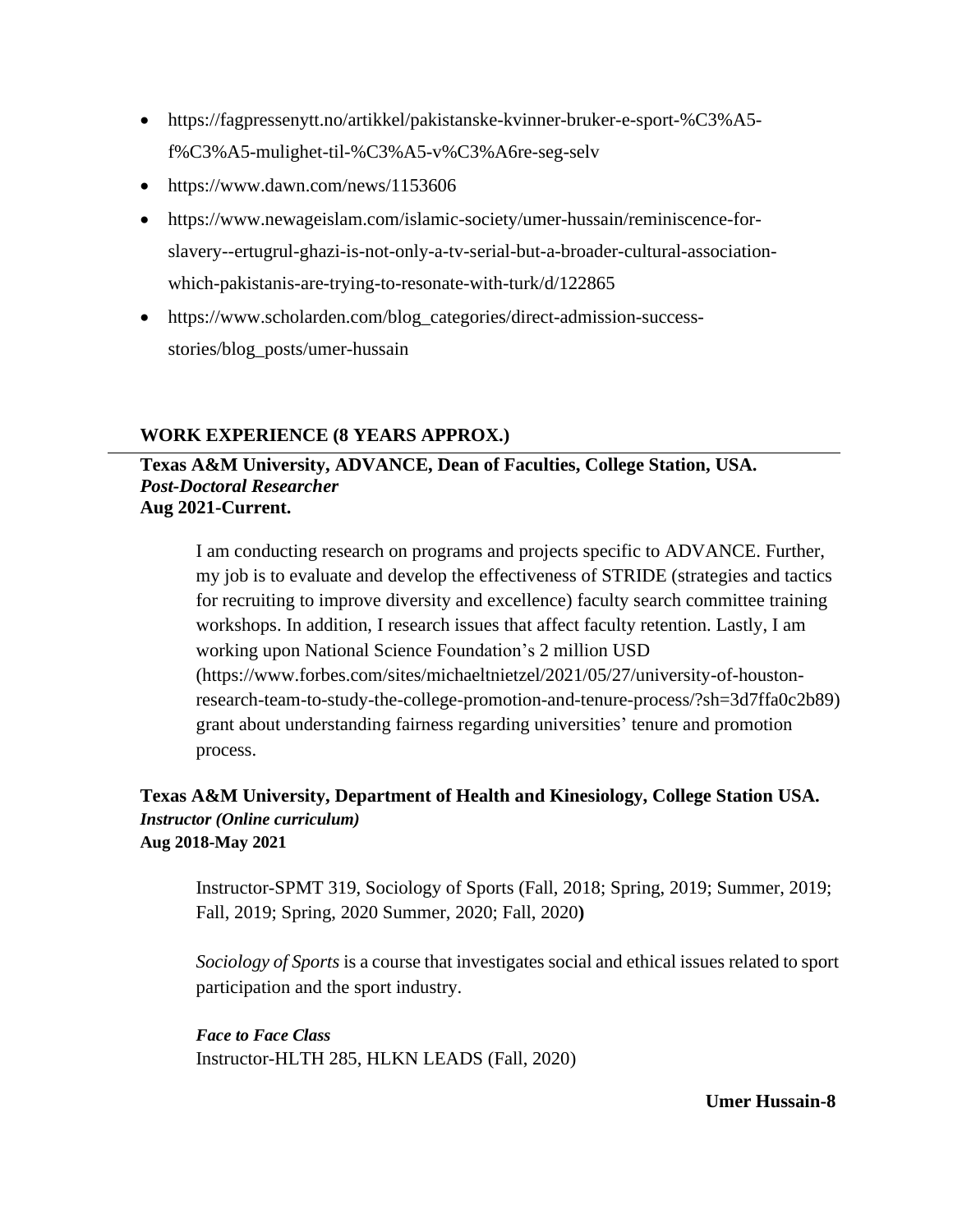*HLKN LEADS.* is a program designed to assist first-year freshmen and transfer students in the Health & Kinesiology Department at TAMU.

### *Graduate Teaching Assistant*

Teaching Assistant SPMT 481, Social Psychology of Sport (Fall, 2018; Spring, 2019; Summer, 2019; Fall, 2019; Spring, 2020 Summer, 2020; Fall, 2020)

*Social Psychology of Sport* is a course that emphasizes relationships in sport, group dynamics, motivation, social processes, and the athlete in the wider sport environment.

## **American Refugee Committee-** *now Alight* **(INGO, Islamabad, Pakistan)** *Communication & Liaison Officer*

### *April 2018-Aug 2018*

My primary responsibility was to document the progress and learnings of the 'Million Kids to School' project among various audiences (e.g., donors, CSOs, partner organizations, and beneficiaries). Further, I was responsible for working with the program team and partner organizations to develop and implement communications strategies. I also use to make frequent field trips across Pakistan to support field offices to develop communication material and build their capacity.

## **National University of Science and Technology (NUST University, Islamabad)** *Executive Compliance and Reporting Officer Oct 2016- July 2017*

In this position, I was responsible for the management and maintenance of the data related to donations. I was also acting as the primary contact for all donations-related issues. In addition, I used to manage all donations processing, receipting, acknowledgment, and pledge management activity received on average per year. Finally, one of the core responsibilities was to work as a grant writer for minor gift projects.

### **Pakistan Sweet Homes (Orphanage, Islamabad, Pakistan)**

### *Senior Public Relation Officer*

### *Dec 2013-Aug 2016*

I was responsible for developing and executing Pakistan Sweet Home's media strategy across all media (i.e., press, broadcast, and publications). Also, my core task was to raise Pakistan Sweet Homes' profile and market activities (e.g., fundraising).

## **Umer Hussain-9 US Ambassador Youth Council (US state department funded program, Islamabad)**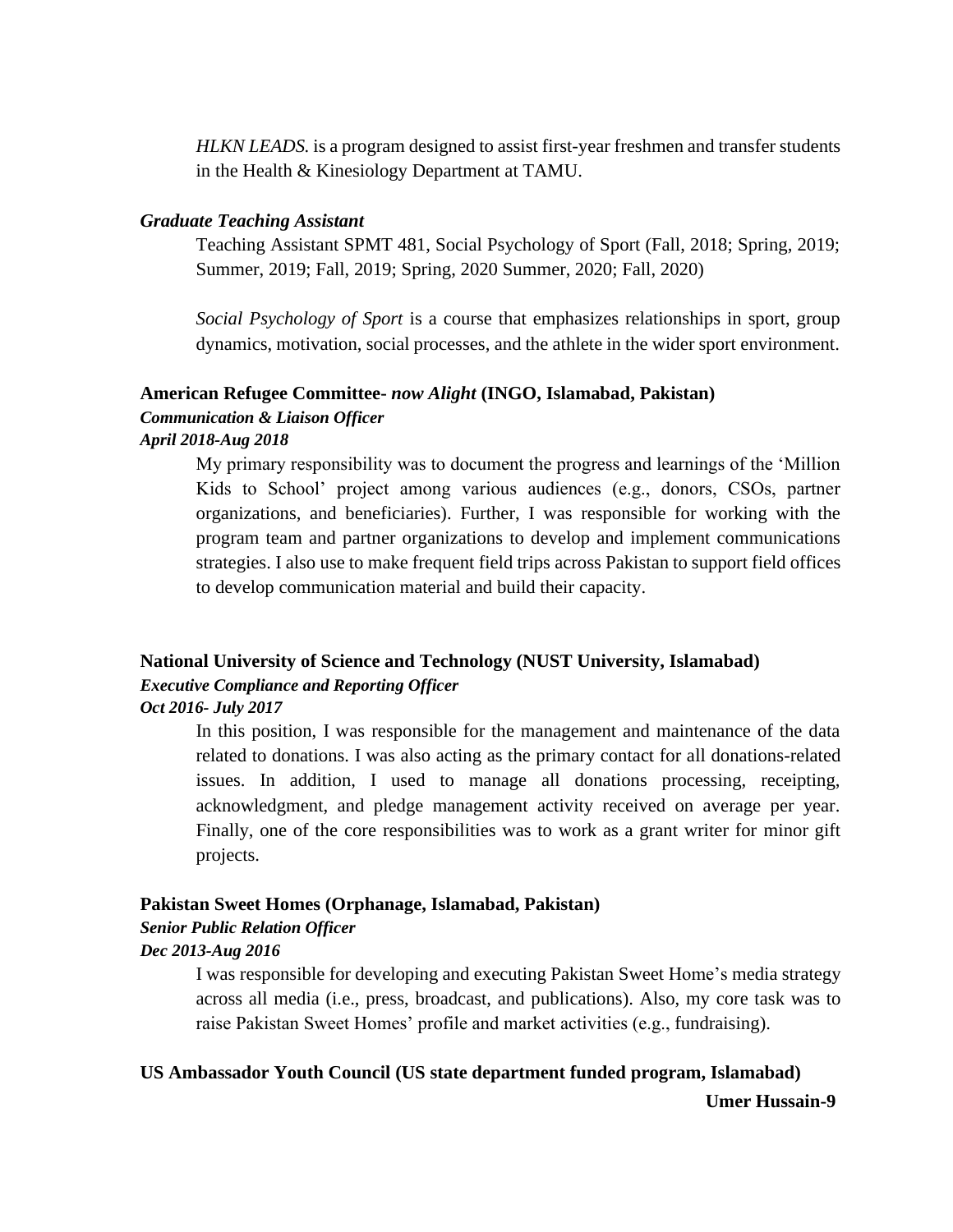## *Ex-Member, Ex-President* **Aug 2013-Mar 2015**

This was a volunteer-based project in which my major responsibility was strengthening the relationship between Pakistani Youth and the US embassy in Islamabad. I worked in the role of youth advisor to the US ambassador in Pakistan.

## **AIESEC International (Student Community Organization, Sri Lanka)**

## *Intern*

## *Feb 2013- March 2013*

I was responsible for developing and presenting six communication training sessions at the University of Sri Jayewardenepura, Colombo, Sri Lanka. I also delivered six leadership training sessions in various schools to children from the age of 14-17.

## **Pakistan Telecommunication Limited (Islamabad, Pakistan)**

*Intern*

## *June 2012-Aug 2012*

This was eight weeks internship at the finance budgetary control department

## **Pearl Continental Hotel (Bhurban, Pakistan)**

*Intern*

## *June 2011-July 2011*

This was six weeks internship at the Human Resources Department

## **OTHER SERVICES**

- Invited reviewer for the International Review for the Sociology of Sport (IRSS) (reviewed n = 4) https://publons.com/researcher/3845996/umer-hussain/
- Invited reviewer for the South Asian Journal of Human Resources Management https://publons.com/researcher/3845996/umer-hussain/(reviewed n = 1)
- Invited reviewer for the Games and Culture Journal. (reviewed n = 1) https://publons.com/researcher/3845996/umer-hussain/
- Ex-Senator at the Graduate and Professional Student Government for 2019-20, Texas A&M University, USA.
- Currently Members of Pakistan US Alumni Network PUAN (US-Embassy Project)

## **STUDENT AWARDS**

- August 2016- Awarded as Best Orator Award in EVEREST Model United Nations (EIMUN) in Nepal, Katmandu sponsored by US Embassy.
- 1st position in business idea competition at Rawalpindi Chamber of commerce 2012.
- 1st Position in Case study competition at BIZIGNITION BAHRIA University 2012.
- Case study competition 3rd position at CASE university 2012.
- 2nd position in synergies case study competition at LUMS University Lahore 2012.
- 3rd Position in Battle of business giant competition at Punjab Youth Festival Lahore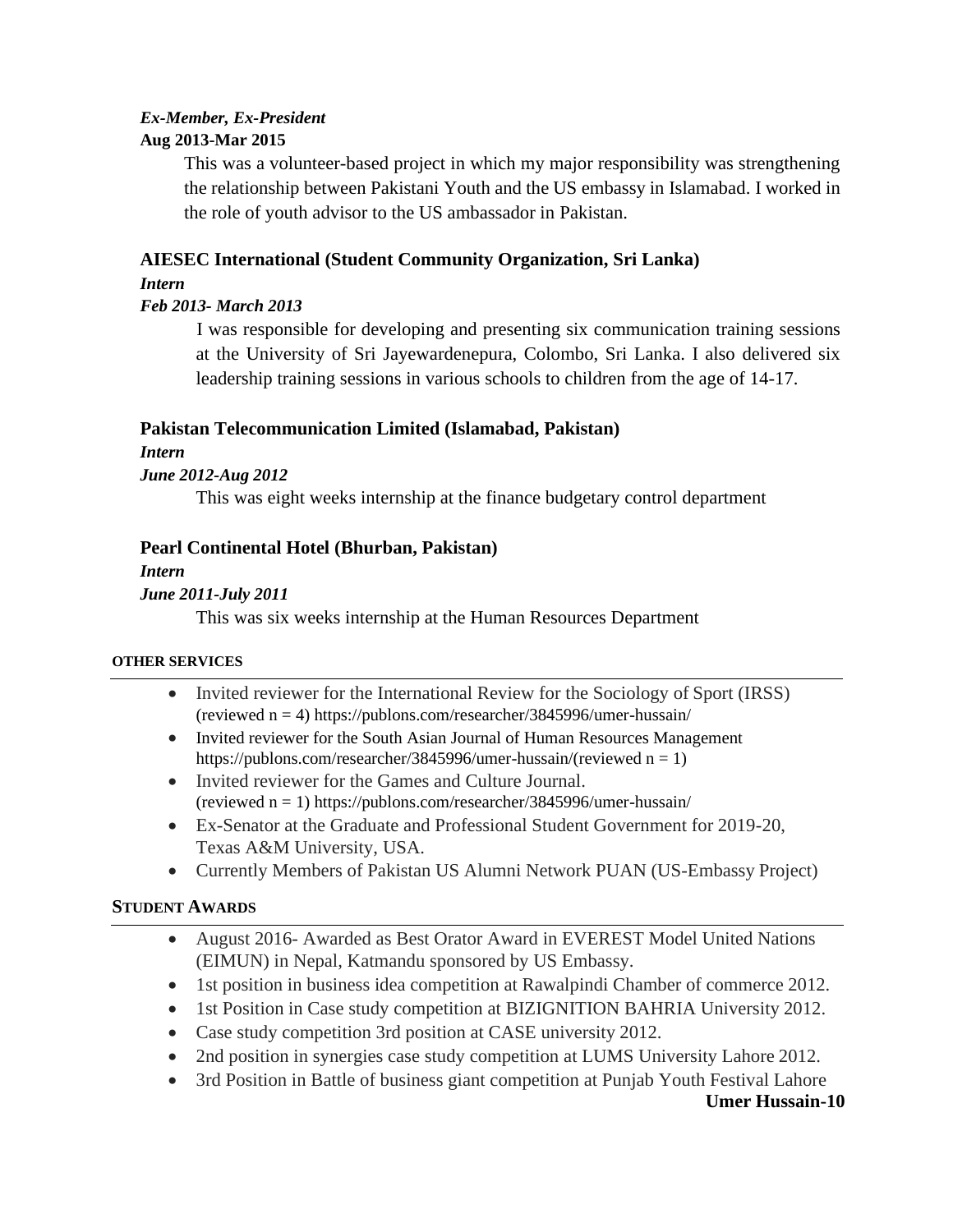2012.

- Interdepartmental debate competition winner 2011 (First Position).
- Interdepartmental best presentation winner, COMSATS 2011.
- Teacher vs. Student debate competition winner, 2012.
- 1st position in communication skills presentation at CIIT.

## **PROJECTS**

- Chief Organizer of Punjab Youth Festival 2012 (i.e., largest youth festival in Asia).
- The organizer of a keynote speech of British Prime Minister David Cameron at COMSATS, Islamabad.
- The organizer of the COMSATS 2nd commission meeting.
- The organizer of Prime Minister's (Yousuf Raza Gillani) visit to COMSATS University.
- Organized US Embassy three days educational conference (2016-Mapping ED).
- Participant of Peace Building Conference, organized by the US embassy, Islamabad, 2017.

## **COMPUTER SKILLS AND RESEARCH SOFTWARE'S KNOWLEDGE**

- SPSS
- STATA
- R-Programing Language
- Dreamweaver
- Microsoft Office
- NVIVO
- Python (Beginner)
- LIWC
- Amos

## **MEMBERSHIPS OF SPORT SCHOLARLY ORGANIZATIONS**

- North American Society for Sport Management (NASSM)
- Sport Management Association of Australia and New Zealand (SMAANZ)
- European Association for Sport Management (EASM)
- North American Society for the Sociology of Sport (NASSS)

## **LANGUAGES**  $(N = 7)$

- English
- Urdu
- Shina
- Punjabi (basic)
- Pushto (basic)